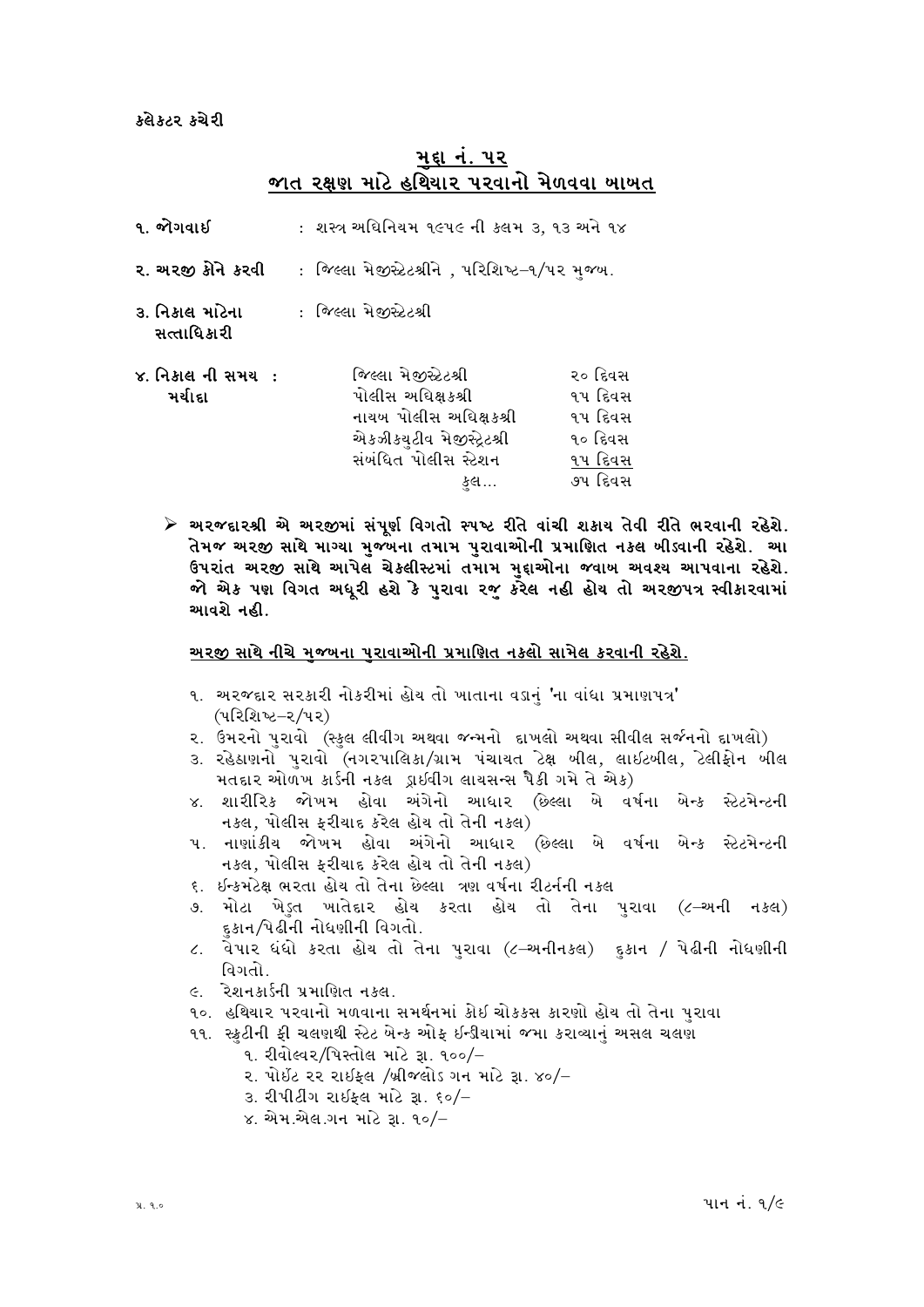કલેક્ટર કચેરી

બાર−કોઽ સ્ટીકર માટેની જગ્યા

## <u>મુદ્દા નં. ૧/૫૨</u>

## $(x - \alpha)$  નિયમ પર)

અરજદારનો તાજેતરનો પાસપોર્ટ સાઇઝનો ફોટો ગ્રાફ સહી સાથે

| કોર્ટ કી સ્ટેમ્પ |  |
|------------------|--|
|                  |  |
| 31.3/            |  |
|                  |  |

પ્રતિ. જિલ્લા મેજીસ્ટ્રેટશ્રી, કલેકટર અને જિલ્લા મેજીસ્ટ્રેટની કચેરી,

#### ભાગ (ક) અરજદારની ઓળખ

- $(9)$ નામ પિતા/પતિનું નામ  $(5)$  $\cdot$  $\ddot{\cdot}$
- જન્મ સ્થળ/રાષ્ટ્રીયતા  $\mathcal{E}(\mathcal{E})$ ખ્રિસ્તી ઇસ્વીસનમાં જન્મ તારીખ:  $(\mathcal{S})$
- (શબ્દો અને આંકડામાં)
- $(\mathfrak{y})$ હાલનું સરનામું  $\ddot{\cdot}$ નજીકમાં નજીકનું પોલીસ સ્ટેશન
- કાયમી સરનામું  $(\xi)$ નજીકમાં નજીકનું પોલીસ સ્ટેશન
- ઘંધો અને ધારણ કરેલા હોદ્દાનું નામ ઃ  $(\theta)$ જો કોઈપણ હોય તો તે (સરનામા સહીત)
- $\mathcal{L}$ ÷

સહી/અંગુઠાનું નિશાન

નોંધ :– નજીકમાં નજીકનું પોલીસ સ્ટેશન એટલે જે પોલીસ સ્ટેશનમાં ક્ષેત્રાધિકારમાં સરનામામાં જણાવેલ સ્થળ આવતું હોય તે પોલીસ સ્ટેશન.

પાન નં. 2/૯

પ્ર. ૧.૦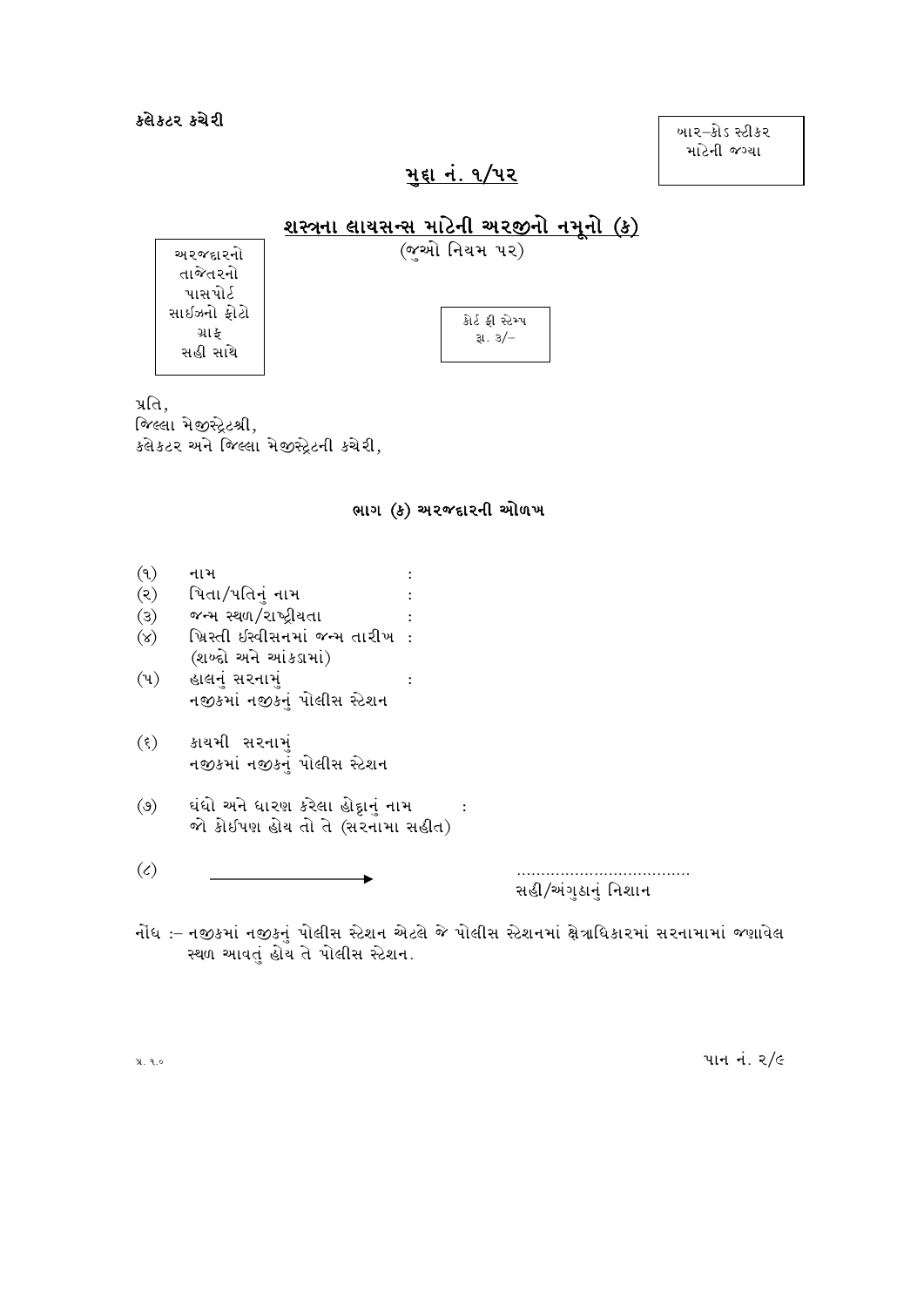#### ભાગ (ખ) અરજદારની અન્ય વિગતો

| $(\epsilon)$ | અરજદારને કોઈ ગુનામાં                                           |  |
|--------------|----------------------------------------------------------------|--|
|              | (ક) દોષિત ઠરાવ્યો છે કે કેમ?                                   |  |
|              | જો હા તો ગુના/ગુનાઓ                                            |  |
|              | સજા અને સજાની તારીખ                                            |  |
|              | (ખ) શાંતી જાળવવા માટે અથવા સારી વર્તણુક                        |  |
|              | રાખવા માટે ફોજદારી કાર્યરીતી અધિ.૧૯૭૩                          |  |
|              | (સને ૧૯૭૪ ની બીજા)ના પ્રકરણ −૮ હેઠળ                            |  |
|              | ખોન્ડ કરવાનો હુકમ કર્યા છે કે કેમ? જો તેમ                      |  |
|              | હોય તો હુકમ ક <mark>યારે અને કે</mark> ટલી મુદત સુધી કર્યા છે. |  |
|              | (ગ) શસ્ત્ર દારૂગોળો રાખવા સંબંધિ શસ્ત્ર                        |  |
|              | અધિ. ૧૯૫૯ અથવા અન્ય કોઇપણ                                      |  |
|              | કાચદા હેઠળ મનાઇ કરવામાં આવી છે કે કેમ ?                        |  |
| (90)         | (ક) અરજદારે લાયસન્સ માટે પહેલાં અરજી                           |  |
|              | કરી હોય તો કચારે કરી છે ? કોને                                 |  |
|              | કરી છે ? અને તેનું પરિણામ.                                     |  |
|              | (ખ) અરજદારનું લાયસન્સ કયારેય પણ મોકુફ                          |  |
|              | રાખવામાં આવ્યું હતું અથવા રદ/ફોક કરવામાં                       |  |
|              | આવ્યું હતું કે કેમ ? જો તેમ હોય તો કચારે અને                   |  |
|              | કોનાથી અને કચા કારણે ?                                         |  |
|              | (ગ) અરજદારના કુટુંબના અન્ય કોઇપણ                               |  |
|              | વ્યકિતનાં કબજામાં શસ્ત્ર લાયસન્સ છે કે                         |  |
|              | ંકેમ ? જો હોય તો તેની વિગતો.                                   |  |
| (99)         | (ક) લાયસન્સદાર અથવા મુક્તિ મેળવનાર                             |  |
|              | છે કે કેમ ? જો તેમ હોય તો તેણે                                 |  |
|              | ધરાવેલ શસ્ત્રોની વિગતો.                                        |  |
|              | (ખ) અરજદાર પાસે શસ્ત્રો રાખવાનું                               |  |
|              | સુરક્ષિત સ્થળ છે કે કેમ ?                                      |  |
|              | (ગ) અરજદાર ખરેખર પ્રવાસી છે કે કેમ ?                           |  |
|              | જો હોય તો.                                                     |  |
|              | (૧) તે જે દેશનો હોય તે દેશનું નામ                              |  |
|              | (ર) તેના દેશના કાયદાઓની રૂએ કોઇ                                |  |
|              | પણ શસ્ત્ર અને દારૂગોળો તેના કબજામાં                            |  |
|              | રાખવાની તેને મનાઇ કરી છે કે કેમ ?                              |  |
|              | (૩) ભારતમાં તેના આગમનની સંભવિત તારીખ                           |  |

નોંધ : ખરેખર પ્રવાસીને કલમ–૧૦ માં નિયમ–૩ર માં નિર્દીષ્ટ કરેલી શરતોને આધિન રહીને અન્ય<br>કોઇપણ હેતુ માટે નહી પણ માત્ર રમત ગમતના હેતુ માટે પોતાના ઉપયોગ માટે યોગ્ય જગ્યામાં<br>શસ્ત્રો અને દારૂગોળો ભારતમાં લાવવાની છુટ આપવામાં આવી છ

પાન નં. 3/૯

પ્ર. ૧.૦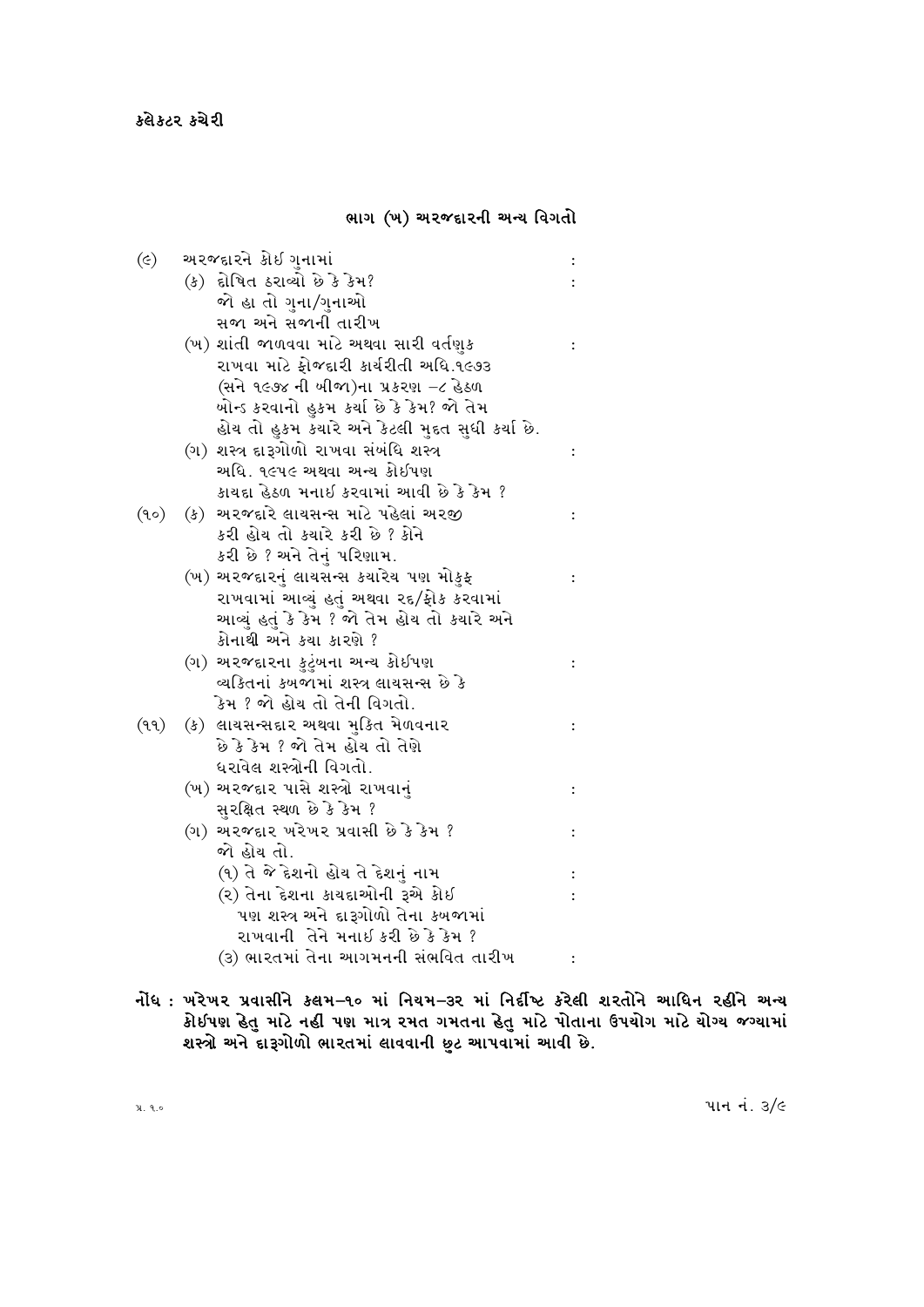#### ભાગ 'ગ' લાયસન્સની વિગતો

 $\cdot$ 

- (૧૨) લાયસન્સની જરૂરિયાત
- (૧૩) જે નમનામાં લાયસન્સ જરૂરી હોય તે નમનો :
- (૧૪) શસ્ત્રો/ દારૂગોળાનં વર્ણન  $\cdot$ :
- (૧૫) (ક) જે વિસ્તારની અંદર અરજદાર શસ્ત્રો લઈ જવા ઈચ્છે તે વિસ્તાર
	- (ખ) જે સ્થળે દારૂગોળો રાખવામાં આવશે. : બનાવવામાં આવશે તે સ્થળ, વિગેરે.
	- (ગ) આચાત કરવા, નકાસ કરવા, લાવવા : લઈ જવાનું સ્થળ માર્ગ
- (૧૬) અંગત લાયસન્સ નમુના પ્રમાણે જરૂરી હોય : તેવી અન્ય વિગતો
- (૧૭) ખાસ વિચારણા માટેના કોઈપણ દાવા
- નોંધ : કોલમ–૧૨ સામે અરજદા૨ ને જે હેતુ (હેતુઓ) માટે લાયસન્સ જોઇતું હોય તે સ્પષ્ટપણે ખતાવવું જોઈએ. જેમ કે ઉપયોગ માટે, સંગ્રહ માટે ક્ષ્યજામાં રાખવા માટે, લઈ જવા માટે, ખનાવવા માટે, વેચાણ માટે, તખદીલી માટે, મરામત કરવા માટે, રૂપાંતર માટે, પ્રુફ ટેસ્ટ માટે, આચાત માટે, પુન : આચાત માટે, નિકાલ માટે, પુન : નિકાસ માટે, રમત⊸ામત માટે, પ્રદર્શન માટે, માનવીને ઠાર અને ઇજા પહોંચાડવા, જંગલી પશુઓના નાશ માટે, પાક અને ઢોરના રક્ષણ માટે, લક્ષ્ય પ્રત્યે, નિશાન તાકવા માટે, ભારતની મલાકાતે આવતા ખરેખર પ્રવાસી તરીકે કામચલાઉ કબજામાં રાખવા માંટે.

 $\therefore$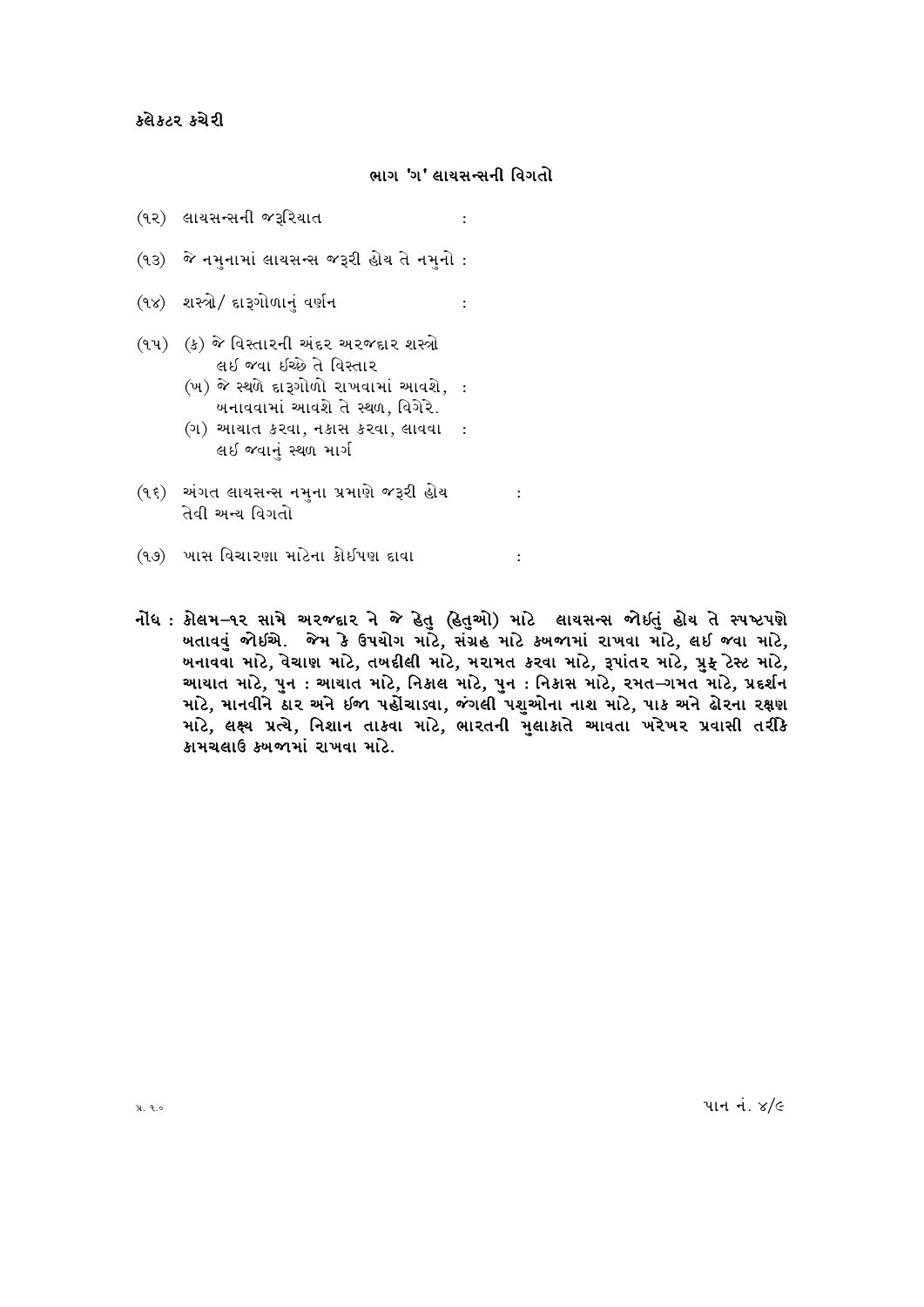## ભાગ 'ઘ' આયાત–નિકાસ, લાવવા–લઈ જ્વા, ૫ન: નિકાસ અને આચાત માટે જેને લાયસન્સની જરૂર હોય તે અરજદાર માટે

 $\cdot$ 

 $\cdot$ 

(ક) નિયમ–પ૦ હેઠળ જરૂરી હોય તેવી  $(9<sub>c</sub>)$ સબંધિત સત્તાધિકારીનો પર્વ મંજૂરી જો કોઈ હોય તો તે મેળવવામાં આવે છે કે કેમ ? અને જો હોય તો તે. (ખ) તેમના સમર્થનમાં પુરાવો

જાહેરાત : આથી હું જાહેર કરું છું કે અરજીમાં જણાવેલ ઉપરની વિગતાે મારી ઉત્તરોત્તર જાણ અને માન્યતા મુજબ સાચી અને ખરી છે. હું સમજું છું કે કોઇપણ તબકકે જો કોઇ માહિતી ખોટી જણાય અથવા અયોગ્ય જણાય તો શસ્ત્ર અધિનિયમ–૧૯૫૯ શસ્ત્ર નિયમો ૧૯૬૨ અને અન્ય કેન્દ્દીય અધિનિયમો અથવા તે સમયે અમલમાં હોય તેવા કાયદાની સંગત જોગવાઈઓ હેઠળ મારી વિરુઘ્ધ કાર્યવાહી કરવાને અને પગલાં લેવાને હું પાત્ર બનુ છું.

| સ્થળ  |                                    |
|-------|------------------------------------|
| તારીખ |                                    |
|       | (અરજદારની સહી/નામ/અંગુઠાનું નિશાન) |

| નોંધ   | : સંગત ન હોય તેવી નોંધો છેકી નાંખવી.                                      |
|--------|---------------------------------------------------------------------------|
| ચેતવણી | : નિયમ–પર/ક નો ભંગ કરીને અરજીના નમુનામાં કોઈ તથ્યવાળી માહિતી છુપાવવી      |
|        | ચ્યથવા કોઇ જુઠી કે, ખોટી માહિતી પુરી પાડવી તે બાબત શસ્ત્ર અધિનિયમ−૧૯૫૯ ની |
|        | કલમ–૩૦ હેઠળ અરજદારને શિક્ષાને પાત્ર ઠરાવશે.                               |

#### :– એકરાર :–

અમો અરજદાર અમારા ધર્મના સોગંદ ઉપર પ્રતિજ્ઞાપુર્વક એકરાર કરી આથી જણાવીએ છીએ કે, ઉપર અરજીમાં જણાવેલ તમામ/વિગતો હકીકત અમારી જાણ તેમજ માનવા મજબ ખરી અને ખરાખર છે. જો અરજીમાં જણાવેલ હકીકત ખોટી જણાય કે અમોએ જાણી બઝીને ખોટી હકીકત /વિગત રજુ કરેલ હોવાનું ઘ્યાને આવે તો ખોટા દસ્તાવેજો રજુ કરવા બદલ અમારી સામે કાયદેસરની કાર્યવાહી હાથ ધરી શકશે. તેમજ ખોટી હકીકત રજુ કરવી તે ફોજદારી ગુન્હો બને છે. તે હકીકત અમો સારી રીતે જાણીએ છીએ.

| સ્થળ  |                                    |
|-------|------------------------------------|
| તારીખ |                                    |
|       | (અરજદારની સહી/નામ/અંગુઠાનું નિશાન) |

પાન નં. ૫/૯

પ્ર. ૧.૦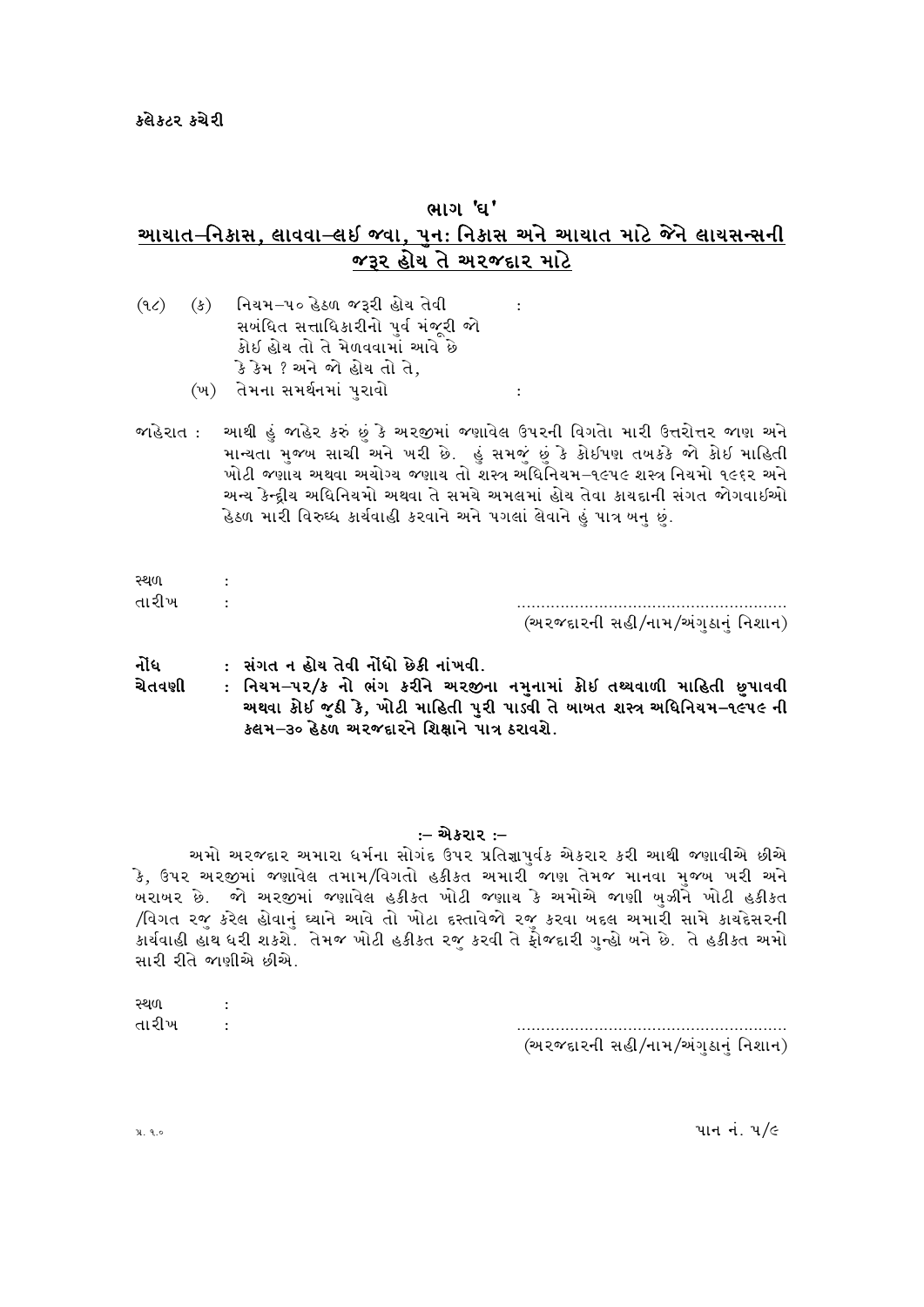# સ્વરક્ષણ હથિયાર પરવાનાની માંગણી અંગે ઇન્કવાયરી ફોર્મ

| ٩.                    | અરજદારનું પુરૂ નામ અને સરનામું                | $\ddot{\phantom{a}}$ |
|-----------------------|-----------------------------------------------|----------------------|
| ર.                    | ગામમાં આપવામાં આવેલ હથિયાર<br>પરવાનાની સંખ્યા | $\vdots$             |
| 3.                    | જંગલ વિસ્તાર નજીક છે કે કેમ?                  |                      |
| ४.                    | અરજદારનું પૂર્વવૃતાંત અને ચારિત્ર્ય           |                      |
| પ.                    | અરજદારનો ધંધો તથા મોભો?                       | $\vdots$             |
| $\xi$ .               | શિકારી છે? હથિયારનો સદઉપયોગ<br>કરશે કે કેમ?   |                      |
| 9.                    | ઇન્કમટેક્ષ ભરતા હોય તો કેટલો ભરે છે.          | $\ddot{\cdot}$       |
| $\mathcal{L}_{\star}$ | મહેસુલ કેટલી ભરે છે? તથા જમીન<br>કેટલી છે?    |                      |
| È.                    | જો સંચુકત ફુટુંબના સભ્ય હોચ તો તેની વિગત:     |                      |
| ৭০.                   | ફુટુંબમાં કોઈને હથિયાર લાયસન્સ છે કે કેમ ? :  |                      |
| ૧૧.                   | લાયસન્સ કયાં હેતુસર જોઇએ છે ?                 |                      |
|                       | ૧૨. લાયસન્સ કર્યા વિસ્તાર પુરતુ જોઈએ છે ?     |                      |
| <b>93.</b>            | અરજદાર પાસે અગાઉ હથિયાર                       |                      |
|                       | લાયસન્સ હતા કે કેમ, હોય તો                    |                      |
|                       | તેનું શું થયું તેની વિગત દર્શાવવી.            |                      |
| ૧૪.                   | કયાં પ્રકારના હથિયાર ની માંગણી કરે છે ?       |                      |
| ૧૫.                   | અરજદાર હિંસાવાદી વ્યકિત કે                    |                      |
|                       | સંસ્થા સાથે સંકળાયેલ છે કે કેમ ?              | $\ddot{\cdot}$       |
|                       | ૧૬. અરજદારને હથિયાર વાપરવાની                  |                      |
|                       | તથા સાચવવાની આવડતર છે કે કેમ ?                | $\vdots$             |
| ۹૭.                   | પો.સ.ઇ./પો.ઇ.શ્રી નો અભિપ્રાય                 |                      |
|                       | ૧૮. વિભાગીય પોલીસ અધિક્ષકશ્રીનો               |                      |
|                       | અભિપ્રાય                                      | $\ddot{\phantom{a}}$ |
|                       | ૧૯. પોલીસ અધિક્ષકશ્રી નો અભિપ્રાય             | $\vdots$             |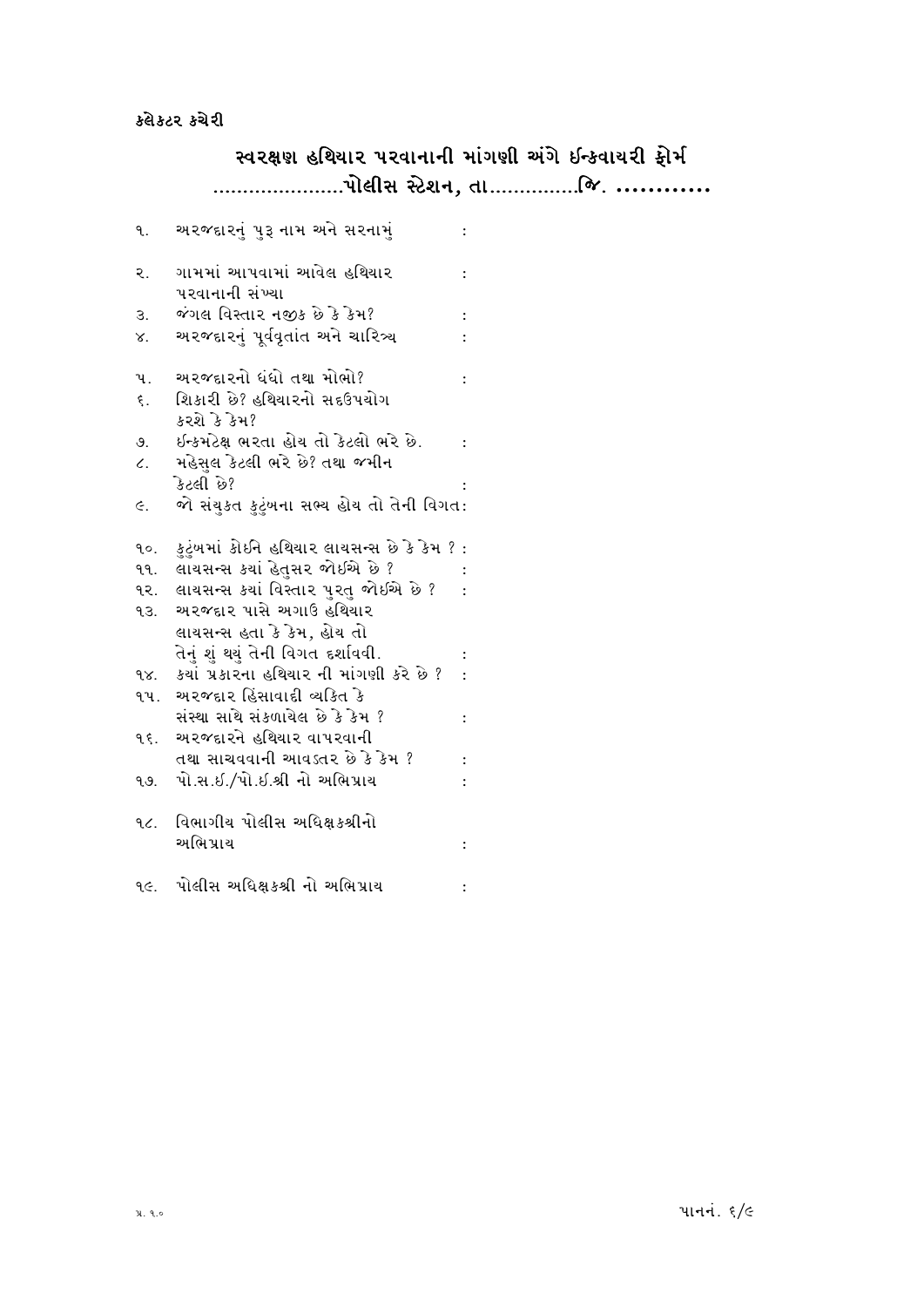# <u>સ્વરક્ષણ હથિયાર પરવાનાની માંગણી અંગે ઇન્કવાયરી ફોર્મ</u><br>મામલતદાર કચેરી, તા............... જિ. .............

| ٩.              | અરજદારનું પુરેપુરૂ નામ સરનામું            |                                                |      |                                        |
|-----------------|-------------------------------------------|------------------------------------------------|------|----------------------------------------|
| ૨.              | ઉમ૨:                                      | જાતિ:                                          | ધંધો |                                        |
| З.              | સંયુક્ત ફુટુંબના સભ્ય હોય તો તેની<br>વિગત |                                                |      |                                        |
| $X_{1}$         |                                           | જમીન ધારણ કરતા હોય તો તેની વિગત                |      |                                        |
| પ.              |                                           | નોકરી કરતા હોય તો માસિક પગારની વિગત:           |      |                                        |
| $\xi$ .         | કુટુંબના કોઈપણ સભ્ય હથિયાર                |                                                |      |                                        |
|                 | પરવાનો ધરાવે છે કે કેમ ?                  |                                                |      |                                        |
| 9.              | શિકારી છે કે કેમ ? અથવા હથિયાર            |                                                |      |                                        |
|                 | નો સારો ઉપયોગ કરશે કે કેમ ?               |                                                |      |                                        |
| $\mathcal{L}$ . | જંગલ વિસ્તારમાં નજીકમાં છે કે કેમ ?       |                                                |      |                                        |
| E.              | પાટીલ ફુટુંબના સભ્ય છે ?                  |                                                |      |                                        |
| 90.             | અંગત ચારીત્ર્ય                            |                                                |      |                                        |
| ۹۹.             | સ્ટેટસ                                    |                                                |      |                                        |
| ૧૨.             | આવક્વેરા ભરતા હોય તો તેની વિગત            |                                                |      |                                        |
| ૧૩.             |                                           | હથિયાર પરવાનાની જરૂરીયાતના કારણો               |      |                                        |
|                 |                                           | ૧૪. કયા પ્રકારનું હથીયાર ધારણ કરવા માંગે છે. : |      | રિવોલ્વ૨/પિસ્તોલ/બ્રીજલોઽ બંદુક/રાચફ્લ |
| ૧૫.             | અરજદાર હાલ અન્ય હથીયાર                    |                                                |      |                                        |
|                 | પરવાનો ધારણ કરે છે કે કેમ?                |                                                |      |                                        |
| 9.5.            | જો હા હોય તો, સખ ડી.વી. મેજી.             |                                                |      |                                        |
|                 | જિલ્લા મેજી. ની કચેરીએ આપેલ               |                                                |      |                                        |
|                 | પરવાના નં./ તારીખની વિગત                  |                                                |      |                                        |
| ૧૭.             |                                           | કયા વિસ્તાર માટે પરવાનો જોઈએ છે ?              |      |                                        |
| ۹૮.             |                                           | મામલતદાર અને એકઝી. મેજીસ્ટ્રેટશ્રીનો           |      |                                        |
|                 | અભિપ્રાય.                                 |                                                |      |                                        |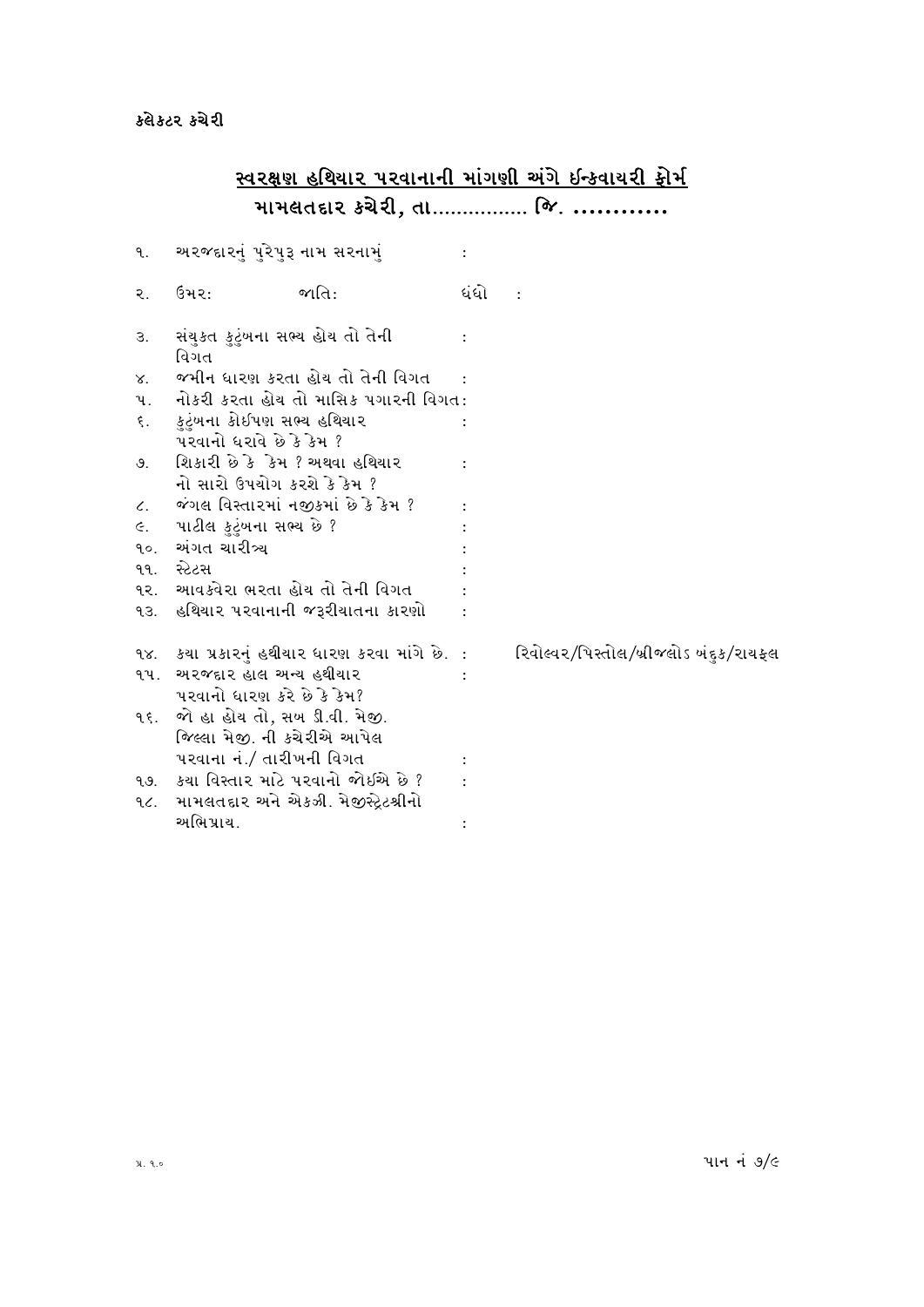## પરિશિષ્ટ $-$  ર/૫૨ <u>ખાતાના વડાનું "ના વાંધા પ્રમાણપત્ર"</u> (ખાતાનું નામ ....................)

આથી પ્રમાણપત્ર આપવામાં આવે છે કે,

zL PPPPPPPPPPPPPPPPPPPPPPPPPPPPPPPPPPPPPPPPPPPPPPPPPPPPPPPPPPPPPPPPPPPPPPPPPPPPPPPPPPPPPPPPPPPPPPPPPPPPPPPPPPPPPPPPPPPPPP ZC[JF;L o PPPPPPPPPPPPPPPPPPPPPPPPPPPPPPPPPPPPPPPPPPPPPPPPPPPPPPPPPPPPPPPPPPPPPPPPPPPPPPPPPPPPPPPPPPPPPPPPPPPPPPPPPPPPPPPPPPPPPPP TFPPPPPPPPPPPPPPPPP lHPPPPPPPPPPPPPPPPPPPPPPPPPPPPPPPPPPPPPPPPPPPPPPPPPPPPPPPPPPPPPPPPPPPPPPPPPPPPPPPPPPPPPPPPPPPPP SR[ZLDF\ તા............. થી .............. હોદૃા ઉપર ફરજ બજાવે છે. તેઓને જાતરક્ષણ માટે હથિયાર પરવાનાની માંગણી *ક*રેલ છે. જે તેમની જરૂરિયાત માટે હોવાથી પરવાનો આપવામાં આવે તો અત્રેની કચેરી ને કોઈ વાંધો નથી.

:Y/ o PPPPPPPPPPPPPPPPPPPPPPPPPPPP (ખાતાના વડાની સહી/ નામ/હોદ્દો)

કચેરીનું સરનામું:

ના વાંધા પ્રમાણપત્ર નંબર $:$